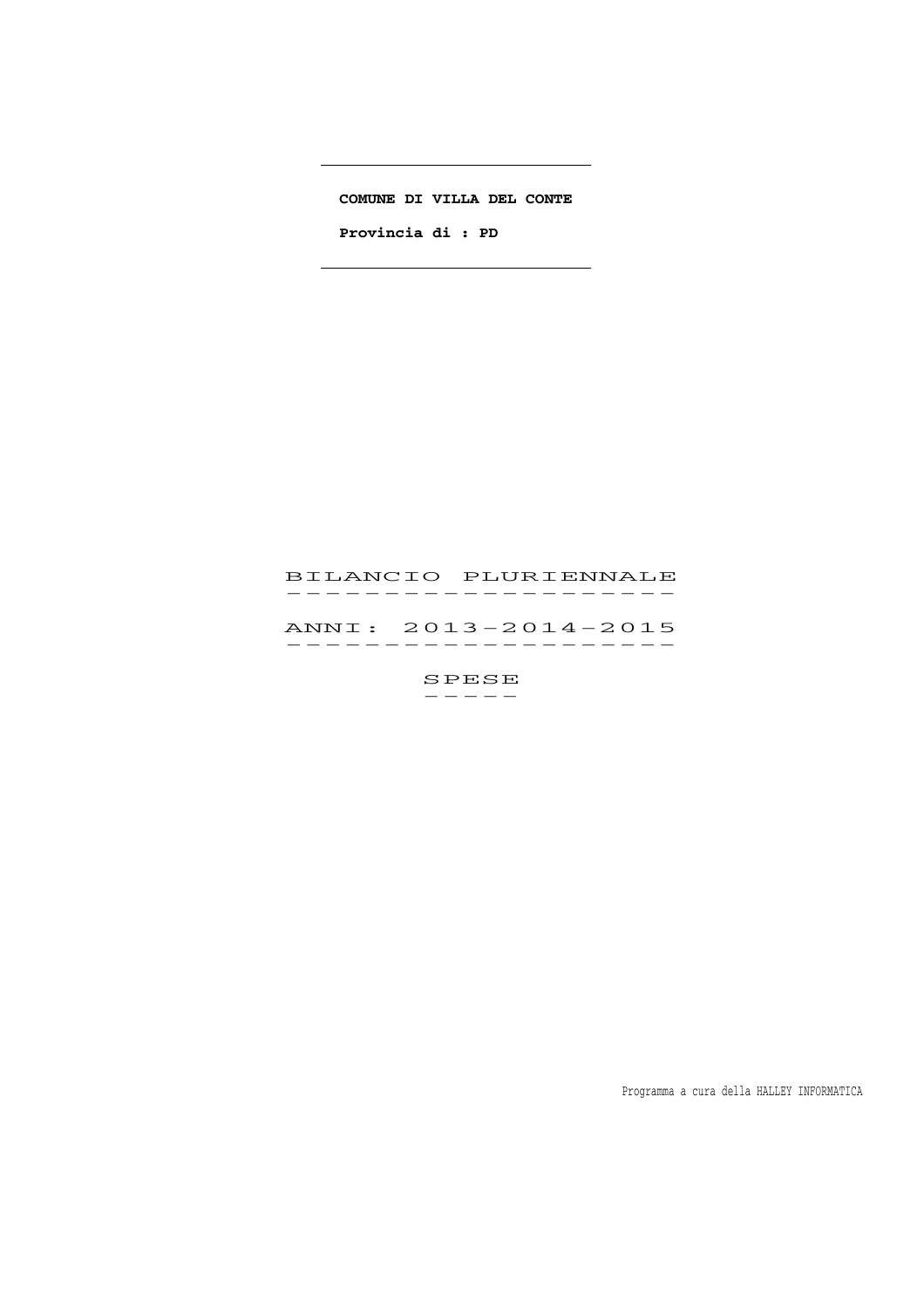# **BILANCIO PLURIENNALE 2013 / 2015 Pag.** 1

### **Programma: 1 AMMINISTRAZIONE, GESTIONE E CONTROLLO**

|    |                                                            |                      | Impegni                 | Prev.Definit.                                                    |            | PREVISIONI DEL BILANCIO PLURIENNALE 2013 - 2015 |            |              | Α       |
|----|------------------------------------------------------------|----------------------|-------------------------|------------------------------------------------------------------|------------|-------------------------------------------------|------------|--------------|---------|
|    | <b>INTERVENTO</b>                                          |                      | ultimo eserc.<br>chiuso | esercizio<br>in corso                                            | 2013       | 2014                                            | 2015       | TOTALE       | n<br>n. |
|    | TITOLO<br>I<br>***************<br>SPESE CORRENTI           |                      |                         |                                                                  |            |                                                 |            |              |         |
|    | 01 PERSONALE                                               | C <sub>0</sub><br>SV | 594.094,31              | 587.537,00                                                       | 590.620,00 | 590.620,00                                      | 590.620,00 | 1.771.860,00 |         |
|    |                                                            | T                    | 594.094,31              | 587.537,00                                                       | 590.620,00 | 590.620,00                                      | 590.620,00 | 1.771.860,00 |         |
|    | 02 ACQUISTO DI BENI DI CONSUMO E=<br>/O DI MATERIE PRIME   | C <sub>0</sub><br>SV | 54.245,20               | 44.800,00                                                        | 38.500,00  | 38.500,00                                       | 38.500,00  | 115.500,00   |         |
|    |                                                            | T                    | 54.245,20               | 44.800,00                                                        | 38.500,00  | 38.500,00                                       | 38.500,00  | 115.500,00   |         |
| 03 | PRESTAZIONI DI SERVIZI                                     | SV                   | 202.694,51              | 178.300,00                                                       | 161.100,00 | 199.600,00                                      | 192.600,00 | 553.300,00   |         |
|    |                                                            | T                    | 202.694,51              | 178.300,00                                                       | 161.100,00 | 199.600,00                                      | 192.600,00 | 553.300,00   |         |
| 05 | TRASFERIMENTI                                              | .lco<br>SV           | 110.709,17              | 125.700,00                                                       | 236.500,00 | 234.500,00                                      | 233.500,00 | 704.500,00   |         |
|    |                                                            | T                    | 110.709,17              | 125.700,00                                                       | 236.500,00 | 234.500,00                                      | 233.500,00 | 704.500,00   |         |
| 06 | INTERESSI PASSIVI E ONERI FI=                              | SV                   | 36.920,63               | 32.816,69                                                        | 29.165,00  | 27.500,00                                       | 25.900,00  | 82.565,00    |         |
|    |                                                            | $\mathbb T$          | 36.920,63               | 32.816,69                                                        | 29.165,00  | 27.500,00                                       | 25.900,00  | 82.565,00    |         |
| 07 | IMPOSTE E TASSE                                            | C <sub>0</sub><br>SV | 62.042,99               | 70.978,00                                                        | 61.670,00  | 65.870,00                                       | 65.870,00  | 193.410,00   |         |
|    |                                                            | T                    | 62.042,99               | 70.978,00                                                        | 61.670,00  | 65.870,00                                       | 65.870,00  | 193.410,00   |         |
|    | STRAORDINARI DELLA GE=<br>08 ONERI<br>STIONE CORRENTE      | C <sub>0</sub><br>SV | 7.861,27                | 9.500,00                                                         | 19.500,00  | 19.500,00                                       | 12.500,00  | 51.500,00    |         |
|    |                                                            | T                    | 7.861,27                | 9.500,00                                                         | 19.500,00  | 19.500,00                                       | 12.500,00  | 51.500,00    |         |
| 10 | FONDO SVALUTAZIONE CREDITI CO                              | SV                   |                         | 800,00                                                           | 200,00     | 200,00                                          | 200,00     | 600,00       |         |
|    |                                                            | T                    |                         | 800,00                                                           | 200,00     | 200,00                                          | 200,00     | 600,00       |         |
|    | 11 FONDO DI RISERVA                                        | CO<br>SV             |                         | 2.888,89                                                         | 20.000,00  | 20.000,00                                       | 20.000,00  | 60.000,00    |         |
|    |                                                            | Т                    |                         | 2.888,89                                                         | 20.000,00  | 20.000,00                                       | 20.000,00  | 60.000,00    |         |
|    | TOTALE DEL TITOLO I                                        | (ABC)<br>SV          |                         | 1.068.568,08 1.053.320,58 1.157.255,00 1.196.290,00 1.179.690,00 |            |                                                 |            | 3.533.235,00 |         |
|    |                                                            | Т                    |                         | 1.068.568,08 1.053.320,58 1.157.255,00 1.196.290,00 1.179.690,00 |            |                                                 |            | 3.533.235,00 |         |
|    | TITOLO<br>H<br>****************<br>SPESE IN CONTO CAPITALE |                      |                         |                                                                  |            |                                                 |            |              |         |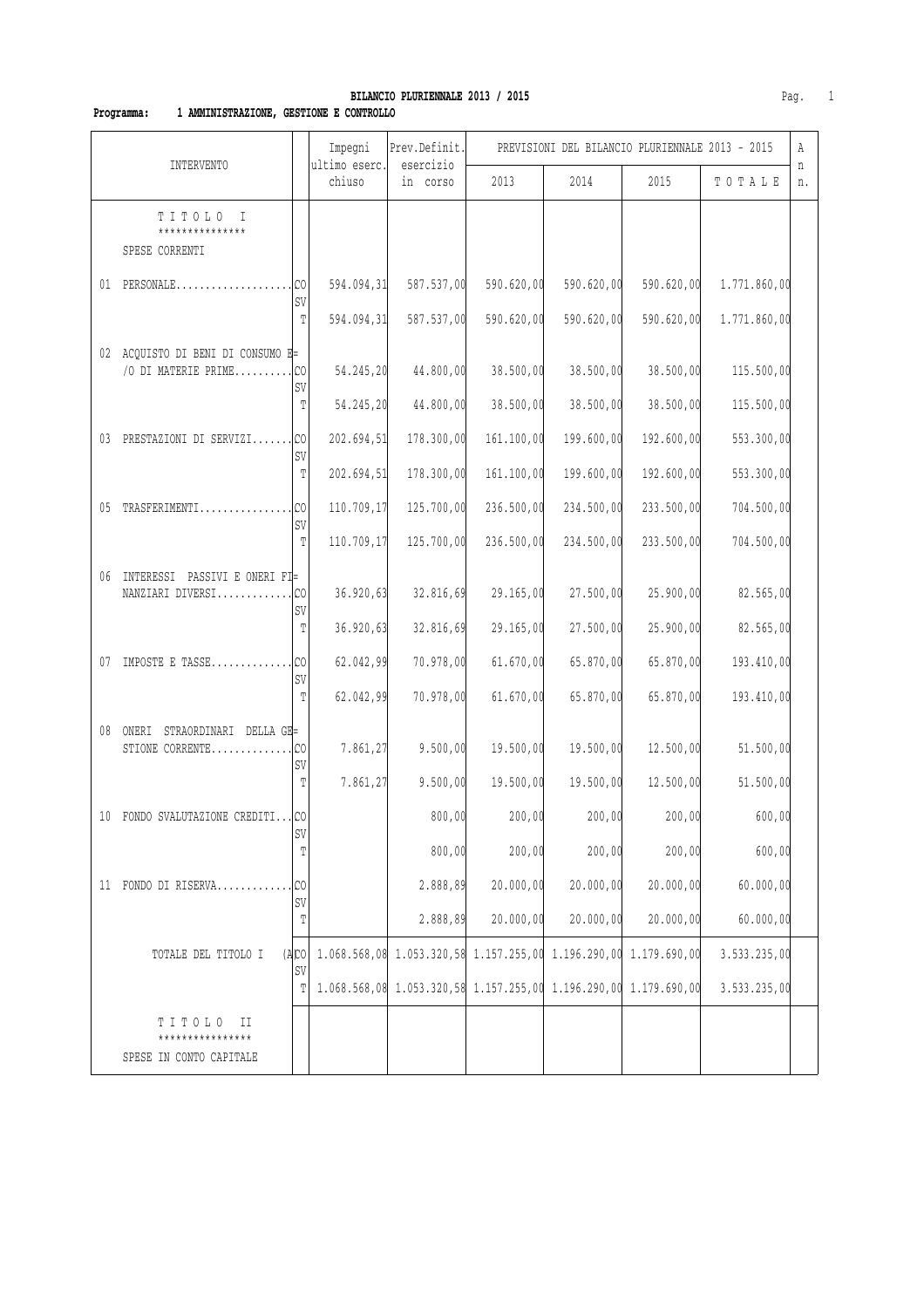### **Programma: 1 AMMINISTRAZIONE, GESTIONE E CONTROLLO**

| INTERVENTO |                                                                                          |                | Impegni                  | Prev.Definit.                                                                                                                                   | PREVISIONI DEL BILANCIO PLURIENNALE 2013 - 2015 |                          |                          |                                            |         |
|------------|------------------------------------------------------------------------------------------|----------------|--------------------------|-------------------------------------------------------------------------------------------------------------------------------------------------|-------------------------------------------------|--------------------------|--------------------------|--------------------------------------------|---------|
|            |                                                                                          |                | ultimo eserc.<br>chiuso  | esercizio<br>in corso                                                                                                                           | 2013                                            | 2014                     | 2015                     | TOTALE                                     | n<br>n. |
|            | 01 ACQUISIZIONE DI BENI IMMOBILISV                                                       |                |                          | 310.415,00                                                                                                                                      | 728.161,00                                      |                          |                          | 728.161,00                                 |         |
|            | 05 ACOUISIZIONE DI BENI MOBILI,<br>MACCHINE, ED ATTREZZATURE TEC=<br>$NICO-SCIENTIFICHE$ |                | 20.000,00                | 42.680,95                                                                                                                                       | 18.000,00                                       | 20.000,00                | 30.000,00                | 68.000,00                                  |         |
| 06         | INCARICHI PROFESSIONALI ESTER=                                                           |                | 19.688,66                | 30.000,00                                                                                                                                       | 35.000,00                                       | 20.000,00                | 30.000,00                | 85.000,00                                  |         |
|            | TOTALE DEL TITOLO II (B)SV                                                               | Ͳ              | 39.688,66<br>39.688,66   | 383.095,95<br>383.095,95                                                                                                                        | 781.161,00<br>781.161,00                        | 40.000,00<br>40.000,00   | 60.000,00<br>60.000,00   | 881.161,00<br>881.161,00                   |         |
|            | TITOLO III<br>*****************<br>SPESE PER RIMBORSO DI PRESTITI                        |                |                          |                                                                                                                                                 |                                                 |                          |                          |                                            |         |
|            | 03 RIMBORSO DI QUOTA CAPITALE DI<br>MUTUI E PRESTITICO                                   | SV<br>T        | 407.632,88<br>407.632,88 | 400.300,00<br>400.300,00                                                                                                                        | 337.000,00<br>337.000,00                        | 341.000,00<br>341.000,00 | 346.000,00<br>346.000,00 | 1.024.000,00<br>1.024.000,00               |         |
|            | TOTALE DEL TITOLO III (CCO                                                               | SV             | 407.632,88               | 400.300,00                                                                                                                                      | 337.000,00                                      | 341,000,00               | 346.000,00               | 1.024.000,00                               |         |
|            |                                                                                          | T              | 407.632,88               | 400.300,00                                                                                                                                      | 337.000,00                                      | 341.000,00               | 346.000,00               | 1.024.000,00                               |         |
|            | TOTALE PROGRAMMA:                                                                        | <b>SV</b><br>T |                          | 1 (A+B+dco 1.515.889,62 1.836.716,53 1.494.255,00 1.537.290,00 1.525.690,00<br>1.515.889,62 1.836.716,53 2.275.416,00 1.577.290,00 1.585.690,00 | 781.161,00                                      | 40.000,00                | 60.000,00                | 4.557.235,00<br>881.161,00<br>5.438.396,00 |         |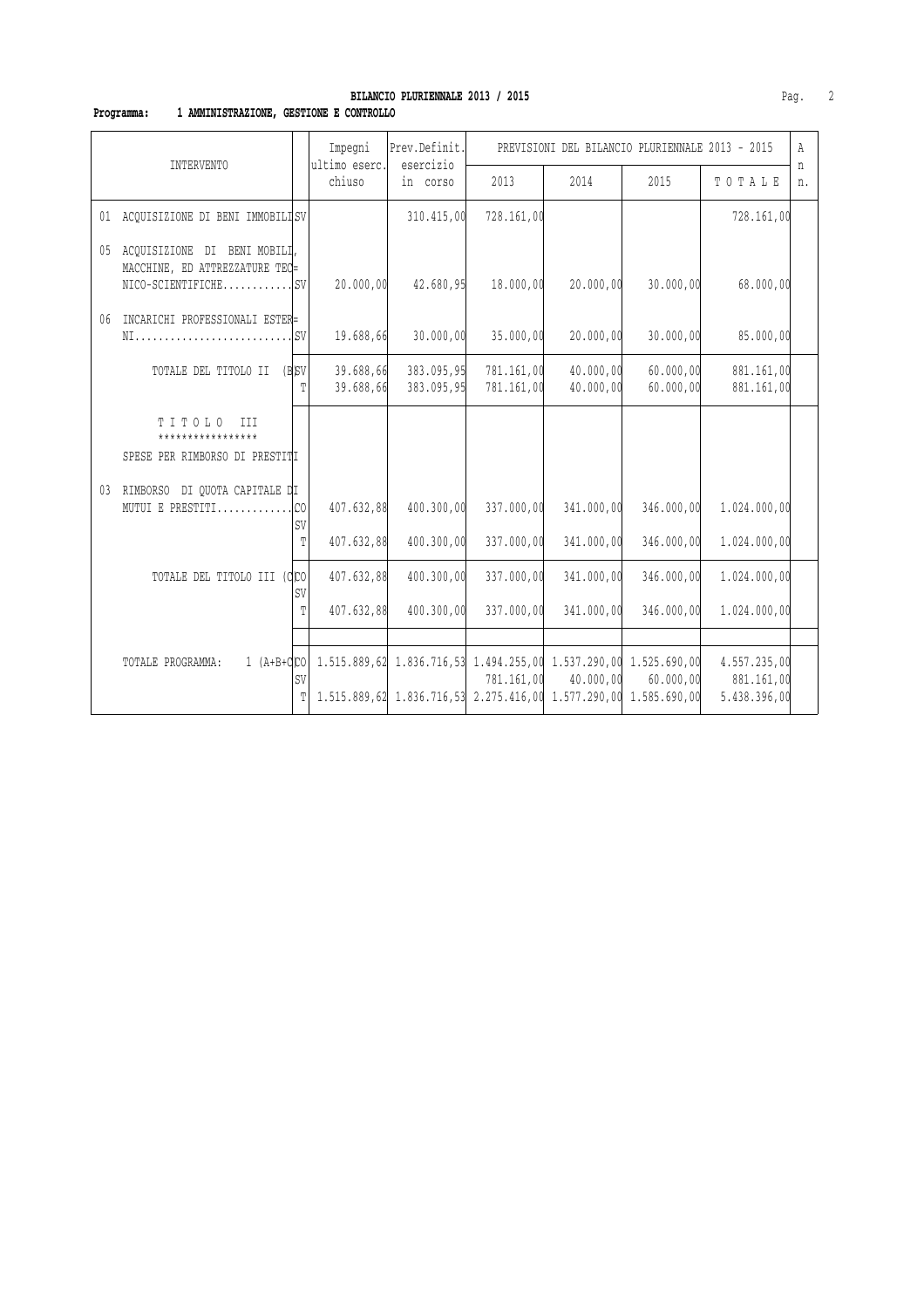### **Programma: 4 ISTRUZIONE PUBBLICA**

| Impegni<br>Prev.Definit.<br>ultimo eserc.<br>esercizio<br><b>INTERVENTO</b> |                                                                   |                      |                      |                      | PREVISIONI DEL BILANCIO PLURIENNALE 2013 - 2015 |                        |                         |                         |         |
|-----------------------------------------------------------------------------|-------------------------------------------------------------------|----------------------|----------------------|----------------------|-------------------------------------------------|------------------------|-------------------------|-------------------------|---------|
|                                                                             |                                                                   |                      | chiuso               | in corso             | 2013                                            | 2014                   | 2015                    | TOTALE                  | n<br>n. |
|                                                                             | TITOLO I<br>***************<br>SPESE CORRENTI                     |                      |                      |                      |                                                 |                        |                         |                         |         |
|                                                                             | 02 ACQUISTO DI BENI DI CONSUMO E=<br>/O DI MATERIE PRIME          | .lco<br>SV           | 2.893,28             | 3.050,00             | 2.500,00                                        | 2.500,00               | 2.500,00                | 7.500,00                |         |
|                                                                             |                                                                   | T                    | 2.893,28             | 3.050,00             | 2.500,00                                        | 2.500,00               | 2.500,00                | 7.500,00                |         |
|                                                                             | 03 PRESTAZIONI DI SERVIZI                                         | lco.<br>SV           | 219.216,80           | 176.600,00           | 109.300,00                                      | 108.800,00             | 108.800,00              | 326.900,00              |         |
|                                                                             |                                                                   | T                    | 219.216,80           | 176.600,00           | 109.300,00                                      | 108.800,00             | 108.800,00              | 326.900,00              |         |
|                                                                             | 05 TRASFERIMENTI                                                  | .lco                 | 108.604,90           | 111.500,00           | 38.000,00                                       | 108.000,00             | 108.000,00              | 254.000,00              |         |
|                                                                             |                                                                   | SV<br>T              | 108.604,90           | 111.500,00           | 38.000,00                                       | 108.000,00             | 108.000,00              | 254.000,00              |         |
| 06                                                                          | INTERESSI PASSIVI E ONERI FI=<br>NANZIARI DIVERSI                 | C <sub>0</sub><br>SV | 8.229,64             | 6.736, 35            | 5.417,00                                        | 4.700,00               | 4.300,00                | 14.417,00               |         |
|                                                                             |                                                                   | T                    | 8.229,64             | 6.736, 35            | 5.417,00                                        | 4.700,00               | 4.300,00                | 14.417,00               |         |
|                                                                             | TOTALE DEL TITOLO I                                               | (ACD)                | 338.944,62           | 297.886,35           | 155.217,00                                      | 224.000,00             | 223.600,00              | 602.817,00              |         |
|                                                                             |                                                                   | SV<br>T              | 338.944,62           | 297.886,35           | 155.217,00                                      | 224.000,00             | 223.600,00              | 602.817,00              |         |
|                                                                             | TITOLO II<br>****************<br>SPESE IN CONTO CAPITALE          |                      |                      |                      |                                                 |                        |                         |                         |         |
|                                                                             | 01 ACQUISIZIONE DI BENI IMMOBILISV                                |                      |                      | 2.000,00             | 2.000,00                                        | 5.000,00               | 20.000,00               | 27.000,00               |         |
|                                                                             | 05 ACQUISIZIONE DI BENI MOBILI,<br>MACCHINE, ED ATTREZZATURE TEC= |                      |                      |                      |                                                 |                        |                         |                         |         |
|                                                                             | $NICO-SCIENTIFICHE$                                               |                      | 3.000,00             | 4.000,00             | 2.000,00                                        | 3.000,00               | 10.000,00               | 15.000,00               |         |
|                                                                             | TOTALE DEL TITOLO II                                              | $(B)$ SV<br>T        | 3.000,00<br>3.000,00 | 6.000,00<br>6.000,00 | 4.000,00<br>4.000,00                            | 8.000,00<br>8.000,00   | 30.000,00<br>30.000,00  | 42.000,00<br>42.000,00  |         |
|                                                                             |                                                                   |                      |                      |                      |                                                 |                        |                         |                         |         |
|                                                                             | $4 (A+B+Q)CO$<br>TOTALE PROGRAMMA:                                | SV                   | 341.944,62           | 303.886,35           | 155.217,00<br>4.000,00                          | 224.000,00<br>8.000,00 | 223.600,00<br>30.000,00 | 602.817,00<br>42.000,00 |         |
|                                                                             |                                                                   | T                    | 341.944,62           | 303.886,35           | 159.217,00                                      | 232.000,00             | 253.600,00              | 644.817,00              |         |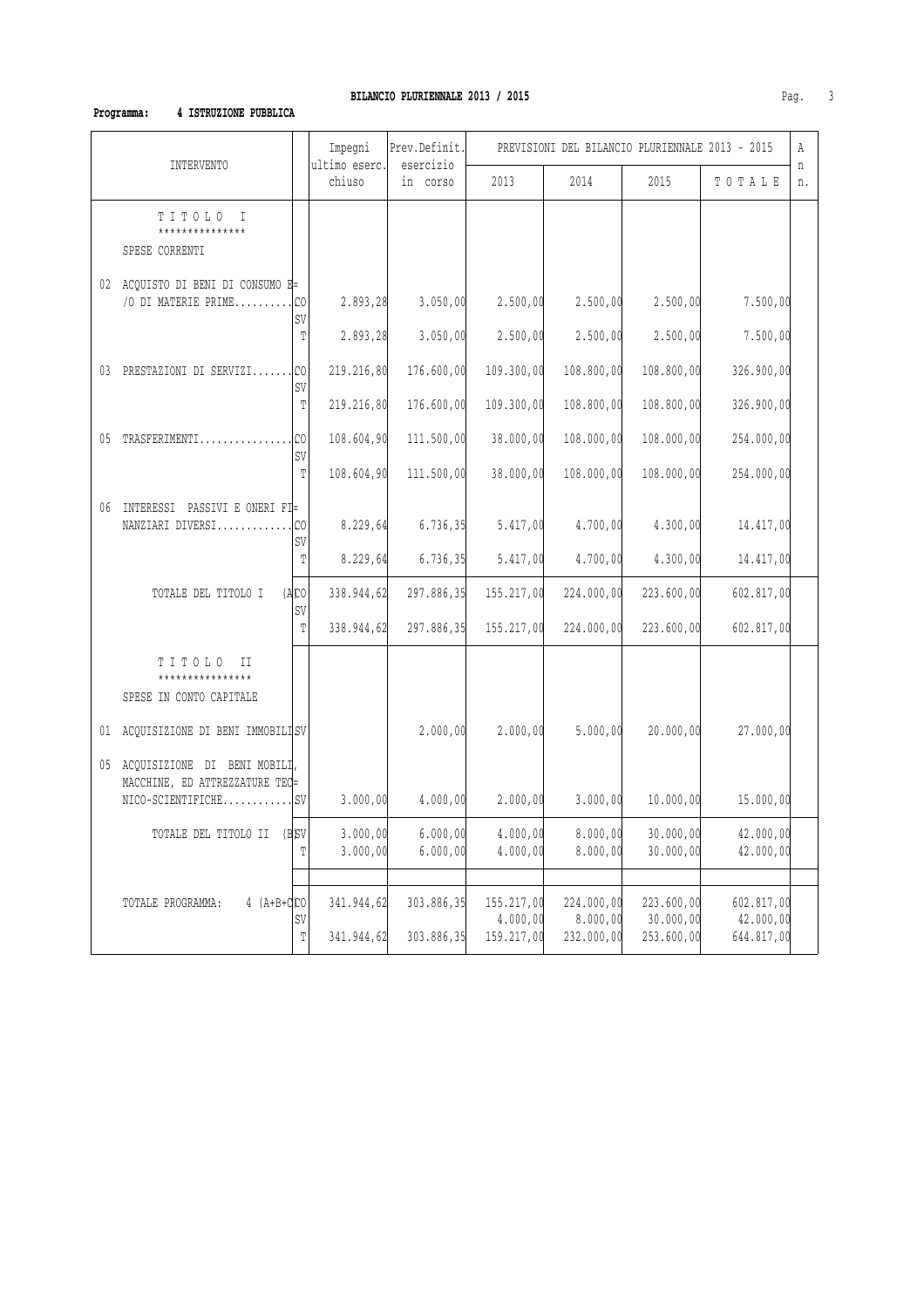# **BILANCIO PLURIENNALE 2013 / 2015 Pag.** 4

### **Programma: 5 CULTURA E BENI CULTURALI**

| <b>INTERVENTO</b>                                        |                      | Impegni<br>ultimo eserc. | Prev.Definit.<br>esercizio | PREVISIONI DEL BILANCIO PLURIENNALE 2013 - 2015 |           |           |            |         |
|----------------------------------------------------------|----------------------|--------------------------|----------------------------|-------------------------------------------------|-----------|-----------|------------|---------|
|                                                          |                      | chiuso                   | in corso                   | 2013                                            | 2014      | 2015      | TOTALE     | n<br>n. |
| TITOLO<br>$\top$<br>***************<br>SPESE CORRENTI    |                      |                          |                            |                                                 |           |           |            |         |
| PERSONALE<br>01                                          | C <sub>0</sub><br>SV | 54.869,00                | 54.828,00                  | 43.200,00                                       | 43.200,00 | 43.200,00 | 129.600,00 |         |
|                                                          | T                    | 54.869,00                | 54.828,00                  | 43.200,00                                       | 43.200,00 | 43.200,00 | 129.600,00 |         |
| 02 ACQUISTO DI BENI DI CONSUMO E=<br>/O DI MATERIE PRIME | C <sub>0</sub><br>SV | 1.489,90                 | 1.500,00                   | 1.000,00                                        | 1.000,00  | 1.000,00  | 3.000,00   |         |
|                                                          | T                    | 1.489,90                 | 1.500,00                   | 1.000,00                                        | 1.000,00  | 1.000,00  | 3.000,00   |         |
| PRESTAZIONI DI SERVIZI<br>03                             | l CO<br>SV           | 17.157,63                | 21.000,00                  | 16.500,00                                       | 16.500,00 | 16.500,00 | 49.500,00  |         |
|                                                          | T                    | 17.157,63                | 21.000,00                  | 16.500,00                                       | 16.500,00 | 16.500,00 | 49.500,00  |         |
| IMPOSTE E TASSE<br>07                                    | C <sub>0</sub><br>SV | 3.707,00                 | 3.664,00                   | 2.900,00                                        | 2.900,00  | 2.900,00  | 8.700,00   |         |
|                                                          | T                    | 3.707,00                 | 3.664,00                   | 2.900,00                                        | 2.900,00  | 2.900,00  | 8.700,00   |         |
| TOTALE DEL TITOLO I                                      | $(A)$ CO<br>SV       | 77.223,53                | 80.992,00                  | 63.600,00                                       | 63.600,00 | 63.600,00 | 190.800,00 |         |
|                                                          | T                    | 77.223,53                | 80.992,00                  | 63.600,00                                       | 63.600,00 | 63.600,00 | 190.800,00 |         |
|                                                          |                      |                          |                            |                                                 |           |           |            |         |
| 5 $(A+B+d)$ CO<br>TOTALE PROGRAMMA:                      | SV                   | 77.223,53                | 80.992,00                  | 63.600,00                                       | 63.600,00 | 63.600,00 | 190.800,00 |         |
|                                                          | Т                    | 77.223,53                | 80.992,00                  | 63.600,00                                       | 63.600,00 | 63.600,00 | 190.800,00 |         |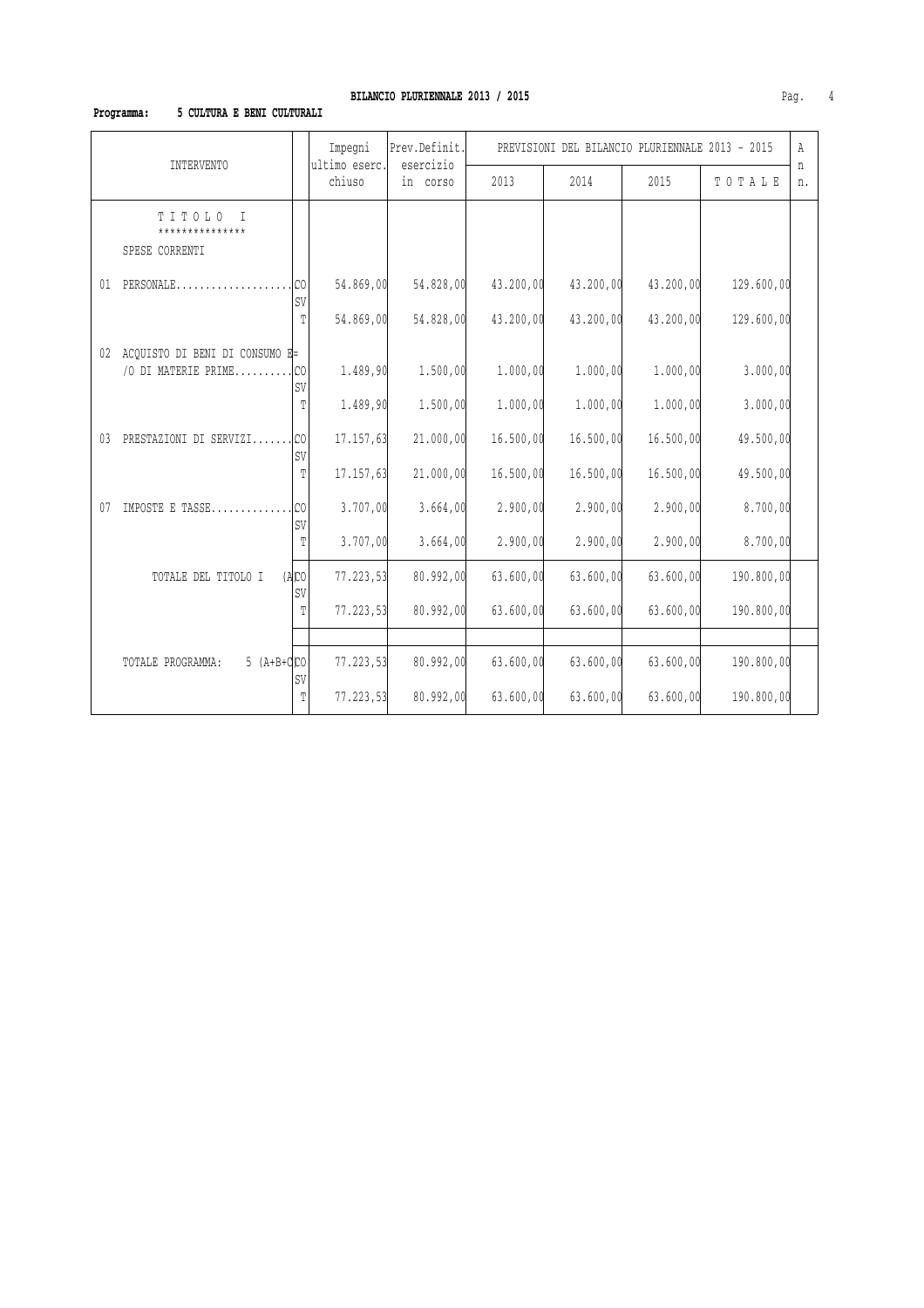# **Programma: 6 SPORT E RICREAZIONE**

|                                                                   |                      | Impegni                 | Prev.Definit.<br>esercizio | PREVISIONI DEL BILANCIO PLURIENNALE 2013 - 2015 |                       |                        |                          |         |
|-------------------------------------------------------------------|----------------------|-------------------------|----------------------------|-------------------------------------------------|-----------------------|------------------------|--------------------------|---------|
| <b>INTERVENTO</b>                                                 |                      | ultimo eserc.<br>chiuso | in corso                   | 2013                                            | 2014                  | 2015                   | TOTALE                   | n<br>n. |
| TITOLO I<br>***************<br>SPESE CORRENTI                     |                      |                         |                            |                                                 |                       |                        |                          |         |
| 03 PRESTAZIONI DI SERVIZI                                         | C <sub>0</sub><br>SV | 35.382,14               | 37.400,00                  | 43.400,00                                       | 51.000,00             | 51.000,00              | 145.400,00               |         |
|                                                                   | T                    | 35.382,14               | 37.400,00                  | 43.400,00                                       | 51.000,00             | 51.000,00              | 145.400,00               |         |
| 05 TRASFERIMENTI                                                  | C <sub>0</sub><br>SV | 30.000,00               | 33.000,00                  | 23.100,00                                       | 15.100,00             | 15.100,00              | 53.300,00                |         |
|                                                                   | T                    | 30.000,00               | 33.000,00                  | 23.100,00                                       | 15.100,00             | 15.100,00              | 53.300,00                |         |
| 06 INTERESSI PASSIVI E ONERI FI=<br>NANZIARI DIVERSI              | CO<br>SV             | 3.794,22                | 2.972, 10                  | 2.098,00                                        | 6.000,00              | 4.900,00               | 12.998,00                |         |
|                                                                   | T                    | 3.794,22                | 2.972, 10                  | 2.098,00                                        | 6.000,00              | 4.900,00               | 12.998,00                |         |
| TOTALE DEL TITOLO I                                               | (ABC)<br>SV          | 69.176,36               | 73.372,10                  | 68.598,00                                       | 72.100,00             | 71.000,00              | 211.698,00               |         |
|                                                                   | T                    | 69.176,36               | 73.372,10                  | 68.598,00                                       | 72.100,00             | 71.000,00              | 211.698,00               |         |
| TITOLO II<br>****************<br>SPESE IN CONTO CAPITALE          |                      |                         |                            |                                                 |                       |                        |                          |         |
| 01 ACQUISIZIONE DI BENI IMMOBILISV                                |                      |                         |                            | 90.000,00                                       |                       |                        | 90.000,00                |         |
| 05 ACQUISIZIONE DI BENI MOBILI,<br>MACCHINE, ED ATTREZZATURE TEC= |                      |                         |                            |                                                 |                       |                        |                          |         |
|                                                                   |                      | 5.000,00                | 3.000,00                   | 3.000,00                                        | 5.000,00              | 10.000,00              | 18.000,00                |         |
| TOTALE DEL TITOLO II (B)SV                                        | T                    | 5.000,00<br>5.000,00    | 3.000,00<br>3.000,00       | 93.000,00<br>93.000,00                          | 5.000,00<br>5.000,00  | 10.000,00<br>10.000,00 | 108.000,00<br>108.000,00 |         |
|                                                                   |                      |                         |                            |                                                 |                       |                        |                          |         |
| $6 (A+B+d)$ CO<br>TOTALE PROGRAMMA:                               | SV                   | 74.176,36               | 76.372, 10                 | 68.598,00<br>93.000,00                          | 72.100,00<br>5.000,00 | 71.000,00<br>10.000,00 | 211.698,00<br>108.000,00 |         |
|                                                                   | T                    | 74.176,36               | 76.372,10                  | 161.598,00                                      | 77.100,00             | 81.000,00              | 319.698,00               |         |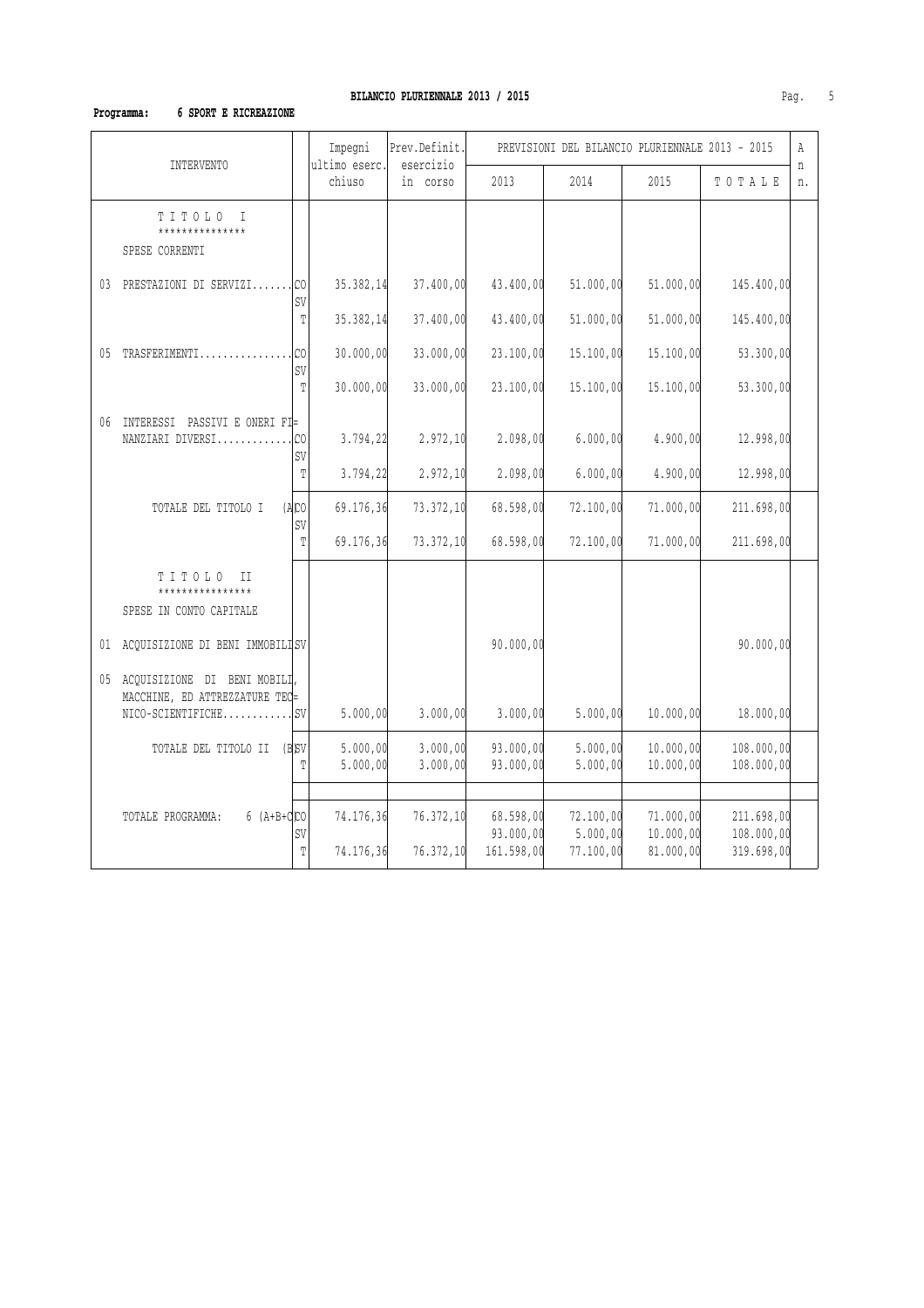### **Programma: 8 VIABILITA' E TRASPORTI**

| <b>INTERVENTO</b> |                                                          |                       | Impegni                  | Prev.Definit.            |                                       | PREVISIONI DEL BILANCIO PLURIENNALE 2013 - 2015 |                                        |                                          | Α       |
|-------------------|----------------------------------------------------------|-----------------------|--------------------------|--------------------------|---------------------------------------|-------------------------------------------------|----------------------------------------|------------------------------------------|---------|
|                   |                                                          |                       | ultimo eserc.<br>chiuso  | esercizio<br>in corso    | 2013                                  | 2014                                            | 2015                                   | TOTALE                                   | n<br>n. |
|                   | TITOLO I<br>***************<br>SPESE CORRENTI            |                       |                          |                          |                                       |                                                 |                                        |                                          |         |
|                   | $01$ PERSONALE                                           | CO<br>SV              | 25.203,00                | 25.361,00                | 24.960,00                             | 24.960,00                                       | 24.960,00                              | 74.880,00                                |         |
|                   |                                                          | T                     | 25.203,00                | 25.361,00                | 24.960,00                             | 24.960,00                                       | 24.960,00                              | 74.880,00                                |         |
|                   | 02 ACQUISTO DI BENI DI CONSUMO E=<br>/O DI MATERIE PRIME | CO<br>SV              | 6.000,00                 | 6.000,00                 | 6.000,00                              | 5.500,00                                        | 5.500,00                               | 17.000,00                                |         |
|                   |                                                          | T                     | 6.000,00                 | 6.000,00                 | 6.000,00                              | 5.500,00                                        | 5.500,00                               | 17.000,00                                |         |
| 03                | PRESTAZIONI DI SERVIZICO                                 | SV                    | 138.902,83               | 145.000,00               | 168.000,00                            | 168.000,00                                      | 168.000,00                             | 504.000,00                               |         |
|                   |                                                          | $\mathbb T$           | 138.902,83               | 145.000,00               | 168.000,00                            | 168.000,00                                      | 168.000,00                             | 504.000,00                               |         |
| 06                | INTERESSI PASSIVI E ONERI FI=<br>NANZIARI DIVERSI        | CO<br>SV              | 80.928,56                | 79.879,09                | 73.194,00                             | 66.500,00                                       | 60.900,00                              | 200.594,00                               |         |
|                   |                                                          | $\mathbb T$           | 80.928,56                | 79.879,09                | 73.194,00                             | 66.500,00                                       | 60.900,00                              | 200.594,00                               |         |
| 07                | IMPOSTE E TASSE                                          | C <sub>0</sub><br>SV  | 1.606,00                 | 1.610,00                 | 1.610,00                              | 1.610,00                                        | 1.610,00                               | 4.830,00                                 |         |
|                   |                                                          | T                     | 1.606,00                 | 1.610,00                 | 1.610,00                              | 1.610,00                                        | 1.610,00                               | 4.830,00                                 |         |
|                   | TOTALE DEL TITOLO I                                      | $(A)$ CO<br>SV        | 252.640,39               | 257.850,09               | 273.764,00                            | 266.570,00                                      | 260.970,00                             | 801.304,00                               |         |
|                   |                                                          | T                     | 252.640,39               | 257.850,09               | 273.764,00                            | 266.570,00                                      | 260.970,00                             | 801.304,00                               |         |
|                   | TITOLO<br>II<br>*************<br>SPESE IN CONTO CAPITALE |                       |                          |                          |                                       |                                                 |                                        |                                          |         |
|                   | 01 ACQUISIZIONE DI BENI IMMOBILISV                       |                       | 90.812,67                | 206.000,00               | 65.100,00                             | 63.000,00                                       | 293.000,00                             | 421.100,00                               |         |
|                   | TOTALE DEL TITOLO II                                     | (B <sub>SV</sub><br>T | 90.812,67<br>90.812,67   | 206.000,00<br>206.000,00 | 65.100,00<br>65.100,00                | 63.000,00<br>63.000,00                          | 293.000,00<br>293.000,00               | 421.100,00<br>421.100,00                 |         |
|                   |                                                          |                       |                          |                          |                                       |                                                 |                                        |                                          |         |
|                   | 8 $(A+B+Q)$ CO<br>TOTALE PROGRAMMA:                      | SV<br>T               | 343.453,06<br>343.453,06 | 463.850,09<br>463.850,09 | 273.764,00<br>65.100,00<br>338.864,00 | 266.570,00<br>63.000,00<br>329.570,00           | 260.970,00<br>293.000,00<br>553.970,00 | 801.304,00<br>421.100,00<br>1.222.404,00 |         |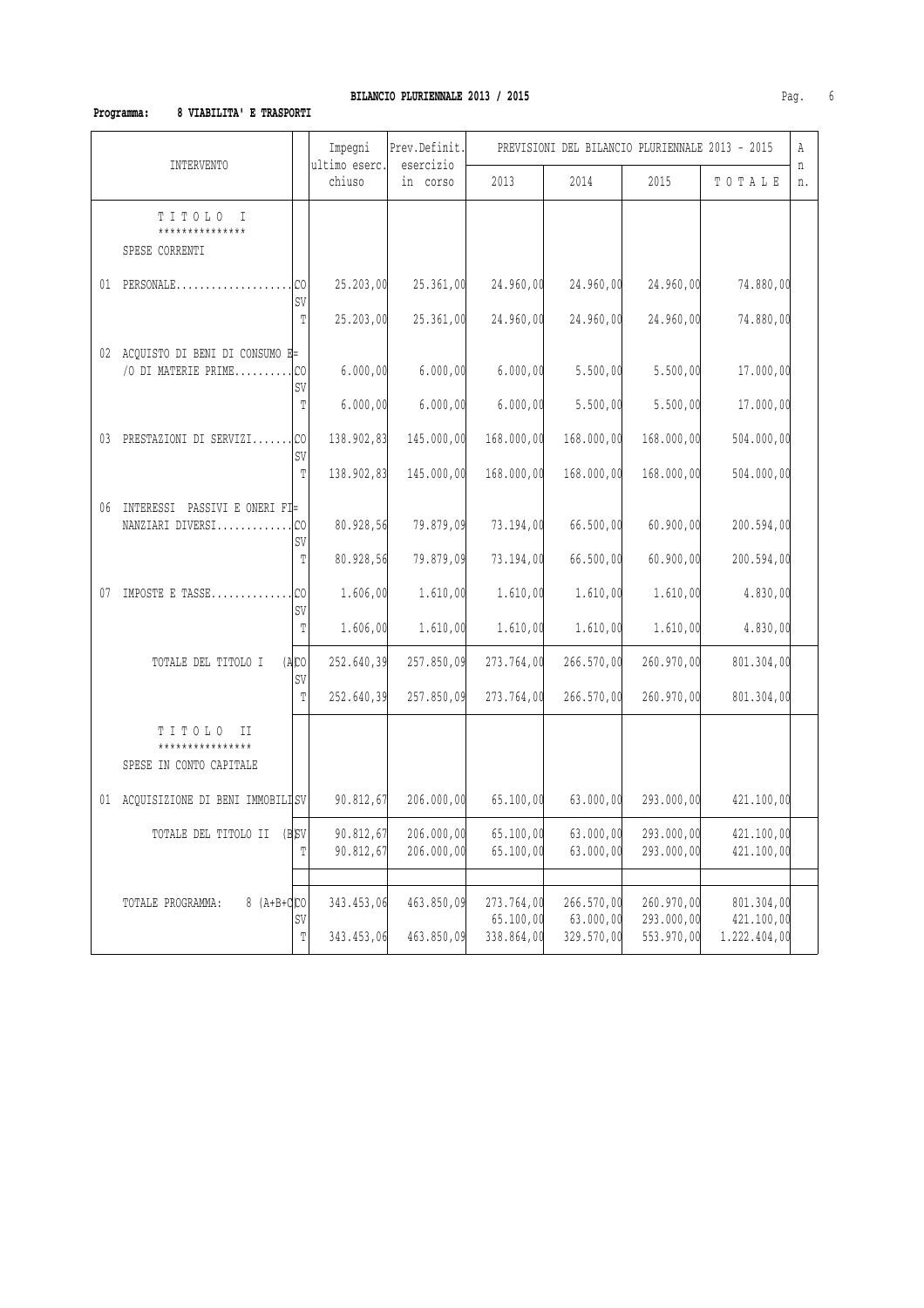# **BILANCIO PLURIENNALE 2013 / 2015 Pag.** 7

### **Programma: 9 GESTIONE DEL TERRITORIO E DELL'AMBIENTE**

|                                                                   |                      | Impegni<br>ultimo eserc. | Prev.Definit.            |                        | PREVISIONI DEL BILANCIO PLURIENNALE 2013 - 2015 |                        |                         | Α       |
|-------------------------------------------------------------------|----------------------|--------------------------|--------------------------|------------------------|-------------------------------------------------|------------------------|-------------------------|---------|
| INTERVENTO                                                        |                      | chiuso                   | esercizio<br>in corso    | 2013                   | 2014                                            | 2015                   | TOTALE                  | n<br>n. |
| TITOLO<br>$\top$<br>***************<br>SPESE CORRENTI             |                      |                          |                          |                        |                                                 |                        |                         |         |
| PRESTAZIONI DI SERVIZI<br>03                                      | C <sub>0</sub><br>SV | 54.840,41                | 42.600,00                | 41.300,00              | 39.300,00                                       | 39.300,00              | 119.900,00              |         |
|                                                                   | T                    | 54.840,41                | 42.600,00                | 41.300,00              | 39.300,00                                       | 39.300,00              | 119.900,00              |         |
| 06<br>INTERESSI PASSIVI E ONERI FI=<br>NANZIARI DIVERSI           | C <sub>0</sub><br>SV | 33.370,41                | 29.106,34                | 25.250,00              | 22.800,00                                       | 19.200,00              | 67.250,00               |         |
|                                                                   | T                    | 33.370,41                | 29.106,34                | 25.250,00              | 22.800,00                                       | 19.200,00              | 67.250,00               |         |
| TOTALE DEL TITOLO I                                               | (ACD)<br>SV          | 88.210,82                | 71.706,34                | 66.550,00              | 62.100,00                                       | 58.500,00              | 187.150,00              |         |
|                                                                   | T                    | 88.210,82                | 71.706,34                | 66.550,00              | 62.100,00                                       | 58.500,00              | 187.150,00              |         |
| TITOLO<br>II<br>****************<br>SPESE IN CONTO CAPITALE       |                      |                          |                          |                        |                                                 |                        |                         |         |
| 01 ACQUISIZIONE DI BENI IMMOBILISV                                |                      | 5.000,00                 | 78.000,00                | 5.000,00               | 5.000,00                                        | 10.000,00              | 20.000,00               |         |
| 05 ACQUISIZIONE DI BENI MOBILI,<br>MACCHINE, ED ATTREZZATURE TEC= |                      |                          | 127.662,00               |                        |                                                 |                        |                         |         |
| INCARICHI PROFESSIONALI ESTER=<br>06<br>NI                        | <b>SV</b>            |                          | 10.000,00                | 10.000,00              | 25.000,00                                       | 25.000,00              | 60.000,00               |         |
| TOTALE DEL TITOLO II (B)SV                                        | T                    | 5.000,00<br>5.000,00     | 215.662,00<br>215.662,00 | 15.000,00<br>15.000,00 | 30.000,00<br>30.000,00                          | 35.000,00<br>35.000,00 | 80.000,00<br>80.000,00  |         |
| $9(A+B+C)CO$<br>TOTALE PROGRAMMA:                                 |                      | 93.210,82                | 287.368,34               | 66.550,00              | 62.100,00                                       | 58.500,00              | 187.150,00              |         |
|                                                                   | SV<br>T              | 93.210,82                | 287.368,34               | 15.000,00<br>81.550,00 | 30.000,00<br>92.100,00                          | 35.000,00<br>93.500,00 | 80.000,00<br>267.150,00 |         |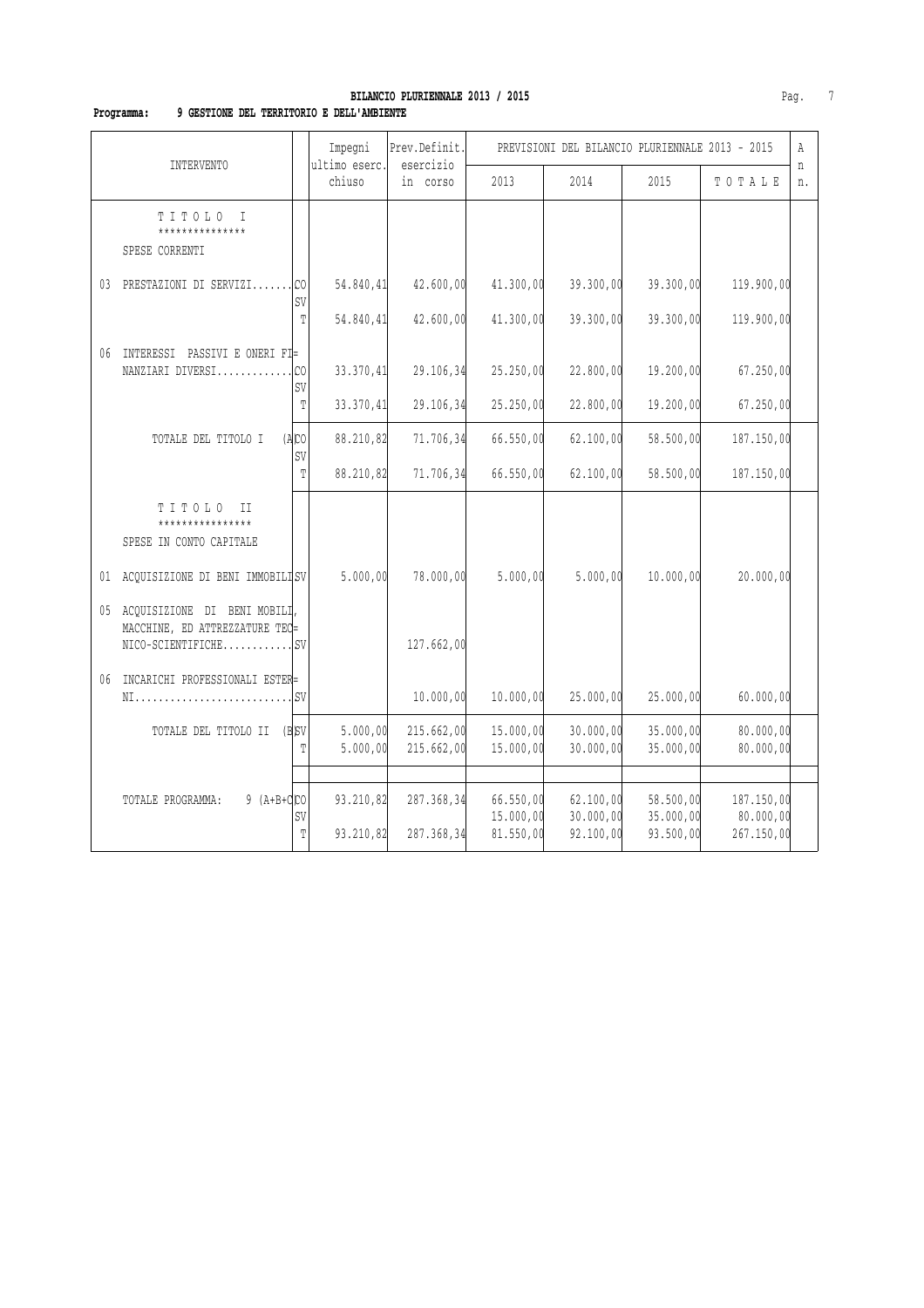### **Programma: 10 SETTORE SOCIALE**

| Impegni<br>Prev.Definit.<br>ultimo eserc.<br>esercizio<br>INTERVENTO |                                                                |                        |                          | PREVISIONI DEL BILANCIO PLURIENNALE 2013 - 2015 |                                       |                                        |                                       | Α                                          |         |
|----------------------------------------------------------------------|----------------------------------------------------------------|------------------------|--------------------------|-------------------------------------------------|---------------------------------------|----------------------------------------|---------------------------------------|--------------------------------------------|---------|
|                                                                      |                                                                |                        | chiuso                   | in corso                                        | 2013                                  | 2014                                   | 2015                                  | TOTALE                                     | n<br>n. |
|                                                                      | TITOLO I<br>***************<br>SPESE CORRENTI                  |                        |                          |                                                 |                                       |                                        |                                       |                                            |         |
|                                                                      | $01$ PERSONALE                                                 | $\cdot$ Ico<br>SV      | 26.621, 14               | 26.624,00                                       | 33.090,00                             | 33.090,00                              | 33.090,00                             | 99.270,00                                  |         |
|                                                                      |                                                                | $\mathbb T$            | 26.621, 14               | 26.624,00                                       | 33.090,00                             | 33.090,00                              | 33.090,00                             | 99.270,00                                  |         |
|                                                                      | 02 ACQUISTO DI BENI DI CONSUMO E=<br>/O DI MATERIE PRIME       | .1 <sub>CO</sub><br>SV | 1.500,00                 | 2.000,00                                        | 1.500,00                              | 1.500,00                               | 1.500,00                              | 4.500,00                                   |         |
|                                                                      |                                                                | T                      | 1.500,00                 | 2.000,00                                        | 1.500,00                              | 1.500,00                               | 1.500,00                              | 4.500,00                                   |         |
|                                                                      | 03 PRESTAZIONI DI SERVIZI CO                                   | SV                     | 39.983,93                | 48.500,00                                       | 52.100,00                             | 42.800,00                              | 42.800,00                             | 137.700,00                                 |         |
|                                                                      |                                                                | $\mathbb T$            | 39.983,93                | 48.500,00                                       | 52.100,00                             | 42.800,00                              | 42.800,00                             | 137.700,00                                 |         |
|                                                                      | 05 TRASFERIMENTI                                               | .lco<br>SV             | 228.801,76               | 250.300,00                                      | 243.700,00                            | 243.700,00                             | 243.700,00                            | 731.100,00                                 |         |
|                                                                      |                                                                | T                      | 228.801,76               | 250.300,00                                      | 243.700,00                            | 243.700,00                             | 243.700,00                            | 731.100,00                                 |         |
|                                                                      | 06 INTERESSI PASSIVI E ONERI FI=<br>NANZIARI DIVERSICO         | SV                     | 16.462,41                | 15.289,43                                       | 20.876,00                             | 19.500,00                              | 18.800,00                             | 59.176,00                                  |         |
|                                                                      |                                                                | T                      | 16.462,41                | 15.289,43                                       | 20.876,00                             | 19.500,00                              | 18.800,00                             | 59.176,00                                  |         |
|                                                                      | 07 IMPOSTE E TASSE                                             | .lco<br>SV             | 1.747,27                 | 1.748,00                                        | 1.750,00                              | 1.750,00                               | 1.750,00                              | 5.250,00                                   |         |
|                                                                      |                                                                | T                      | 1.747,27                 | 1.748,00                                        | 1.750,00                              | 1.750,00                               | 1.750,00                              | 5.250,00                                   |         |
|                                                                      | TOTALE DEL TITOLO I                                            | (ABC)<br>SV            | 315.116,51               | 344.461,43                                      | 353.016,00                            | 342.340,00                             | 341.640,00                            | 1.036.996,00                               |         |
|                                                                      |                                                                | $\mathbb T$            | 315.116, 51              | 344.461,43                                      | 353.016,00                            | 342.340,00                             | 341.640,00                            | 1.036.996,00                               |         |
|                                                                      | TITOLO<br>H<br>****************<br>SPESE IN CONTO CAPITALE     |                        |                          |                                                 |                                       |                                        |                                       |                                            |         |
| 01                                                                   | ACQUISIZIONE DI BENI IMMOBILISV                                |                        | 5.000,00                 | 3.000,00                                        | 3.000,00                              | 305.000,00                             | 30.000,00                             | 338.000,00                                 |         |
| 05                                                                   | ACQUISIZIONE DI BENI MOBILI,<br>MACCHINE, ED ATTREZZATURE TEC= |                        |                          | 20.000,00                                       | 20.000,00                             |                                        |                                       | 20.000,00                                  |         |
|                                                                      | TOTALE DEL TITOLO II (B)SV                                     | T                      | 5.000,00<br>5.000,00     | 23.000,00<br>23.000,00                          | 23.000,00<br>23.000,00                | 305.000,00<br>305.000,00               | 30.000,00<br>30.000,00                | 358.000,00<br>358.000,00                   |         |
|                                                                      |                                                                |                        |                          |                                                 |                                       |                                        |                                       |                                            |         |
|                                                                      | $10 (A+B+d)$<br>TOTALE PROGRAMMA:                              | SV<br>T                | 320.116,51<br>320.116,51 | 367.461,43<br>367.461,43                        | 353.016,00<br>23.000,00<br>376.016,00 | 342.340,00<br>305.000,00<br>647.340,00 | 341.640,00<br>30.000,00<br>371.640,00 | 1.036.996,00<br>358.000,00<br>1.394.996,00 |         |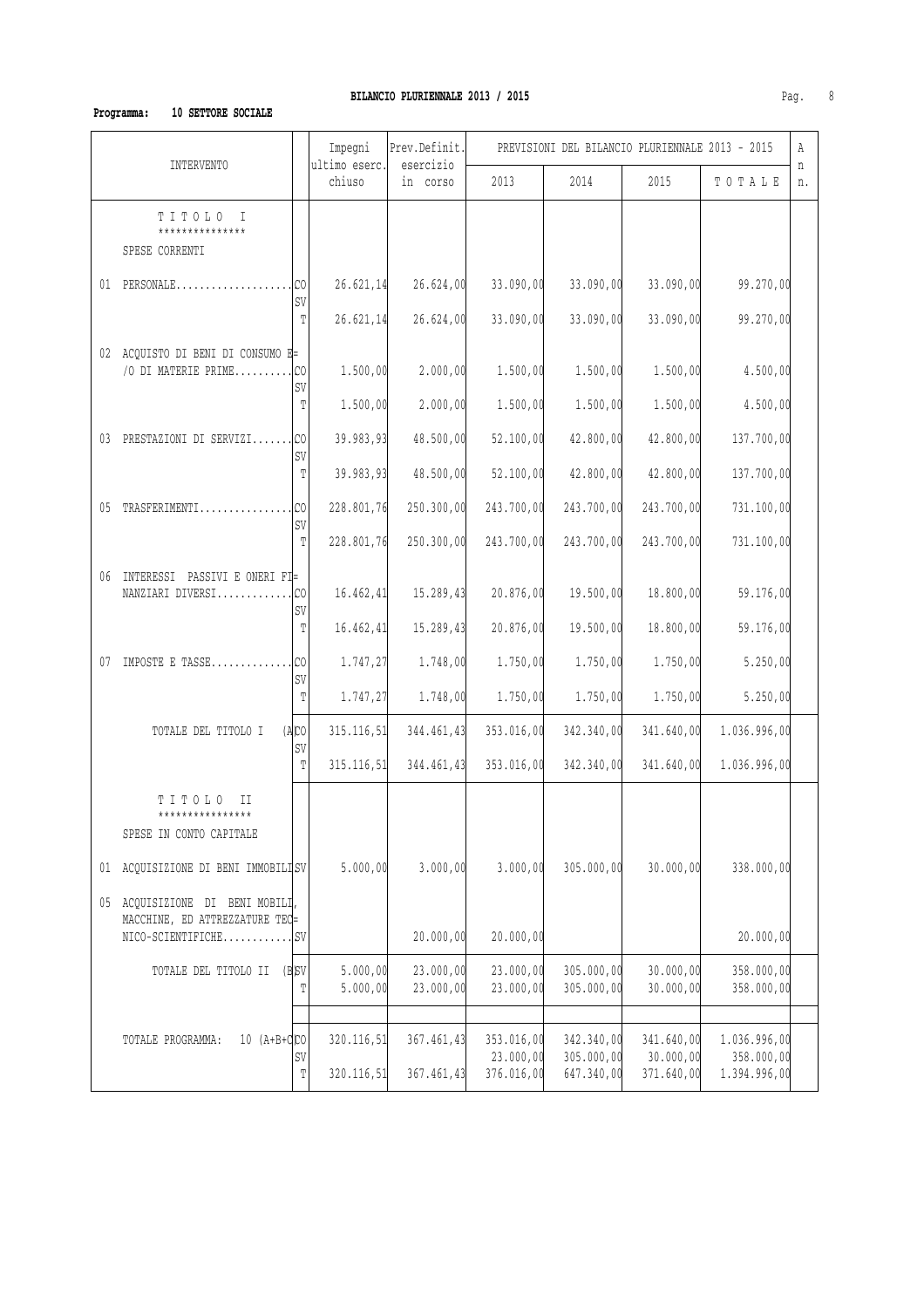### **Programma: 11 SVILUPPO ECONOMICO**

| INTERVENTO                                            |                      | Impegni<br>ultimo eserc. | Prev.Definit.            | PREVISIONI DEL BILANCIO PLURIENNALE 2013 - 2015 |          |          |           |         |
|-------------------------------------------------------|----------------------|--------------------------|--------------------------|-------------------------------------------------|----------|----------|-----------|---------|
|                                                       |                      |                          | esercizio<br>in<br>COTSO | 2013                                            | 2014     | 2015     | TOTALE    | n<br>n. |
| TITOLO<br>$\top$<br>***************<br>SPESE CORRENTI |                      |                          |                          |                                                 |          |          |           |         |
| TRASFERIMENTI.<br>05                                  | C <sub>0</sub><br>SV | 7.000,00                 |                          | 7.000,00                                        | 7.000,00 | 7.000,00 | 21.000,00 |         |
|                                                       | Т                    | 7.000,00                 |                          | 7.000,00                                        | 7.000,00 | 7.000,00 | 21.000,00 |         |
| TOTALE DEL TITOLO I                                   | (ABC)<br>SV          | 7.000,00                 |                          | 7.000,00                                        | 7.000,00 | 7.000,00 | 21.000,00 |         |
|                                                       | Т                    | 7.000,00                 |                          | 7.000,00                                        | 7.000,00 | 7.000,00 | 21.000,00 |         |
|                                                       |                      |                          |                          |                                                 |          |          |           |         |
| 11 $(A+B+Q)CO$<br>TOTALE PROGRAMMA:                   | SV                   | 7.000,00                 |                          | 7.000,00                                        | 7.000,00 | 7.000,00 | 21.000,00 |         |
|                                                       | T                    | 7.000,00                 |                          | 7.000,00                                        | 7.000,00 | 7.000,00 | 21.000,00 |         |